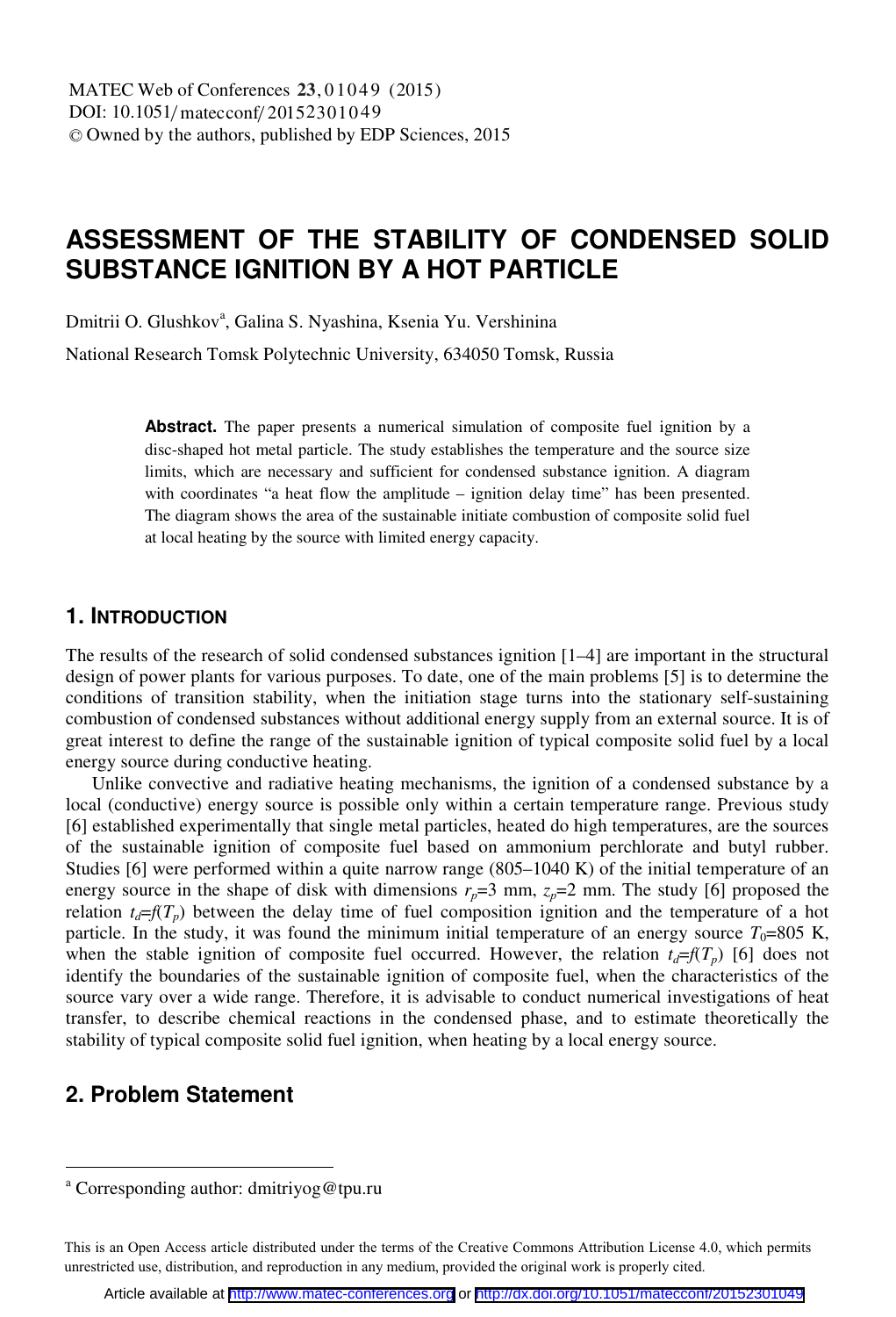Fig. 1 shows a diagram of the investigated process. We studied the ignition of composite fuel with known thermal and kinetic properties. The ignition occurred as a result of heating by a local energy source. As the energy source we used a steel particle in the shape of a disk heated to high temperatures.



**Figure 1.** A diagram of the solution area for the problem of ignition: *1* – inert gas, *2* – hot particle, *3* – composite solid fuel.

We have taken the following method for the simulated process [7]. A hot particle, being in contact with the fuel surface, heats the subsurface layer of fuel. As the temperature increases, the rate of oxidation increases exponentially according to the Arrhenius law [8]. The exothermic process becomes irreversible after reaching the boundary conditions appropriate to the criteria of ignition. Solid-phase fuel ignition occurs.

The following conditions of ignition have been taken for the system (Fig. 1):

1. The rate of heat gain exceeds the rate of heat transfer from the hot particle to the fuel and the surrounding gas due to the exothermic reaction in the subsurface layer of the condensed substance.

2. The temperature of the condensed substance in the oxidation area is higher that the initial temperature of the energy source.

## **3. Mathematical Model and Solution Method**

We have solved the problem of composite solid fuel ignition by a hot particle in the shape of disk. The problem has been solved in a cylindrical coordinate system (Fig. 1). The system of differential equations in partial derivatives describes heat transfer in the particle, fuel and gas, as well as the exothermic reaction in the subsurface layer:

a heat equation for gas  $(r_1 < r < r_1, z_1 < z < z_2; 0 < r < r_1, z_2 < z < z_h$ ):

$$
\rho_1 C_1 \frac{\partial T_1}{\partial t} = \lambda_1 \left( \frac{\partial^2 T_1}{\partial r^2} + \frac{1}{r} \frac{\partial T_1}{\partial r} + \frac{\partial^2 T_1}{\partial z^2} \right);
$$
\n(1)

a heat equation for a hot particle  $(0 < r < r_1, z_1 < z < z_2)$ :

$$
\rho_2 C_2 \frac{\partial T_2}{\partial t} = \lambda_2 \left( \frac{\partial^2 T_2}{\partial r^2} + \frac{1}{r} \frac{\partial T_2}{\partial r} + \frac{\partial^2 T_2}{\partial z^2} \right);
$$
\n(2)

an energy equation for composite solid fuel  $(0 < r < r_1, 0 < z < z_1)$ :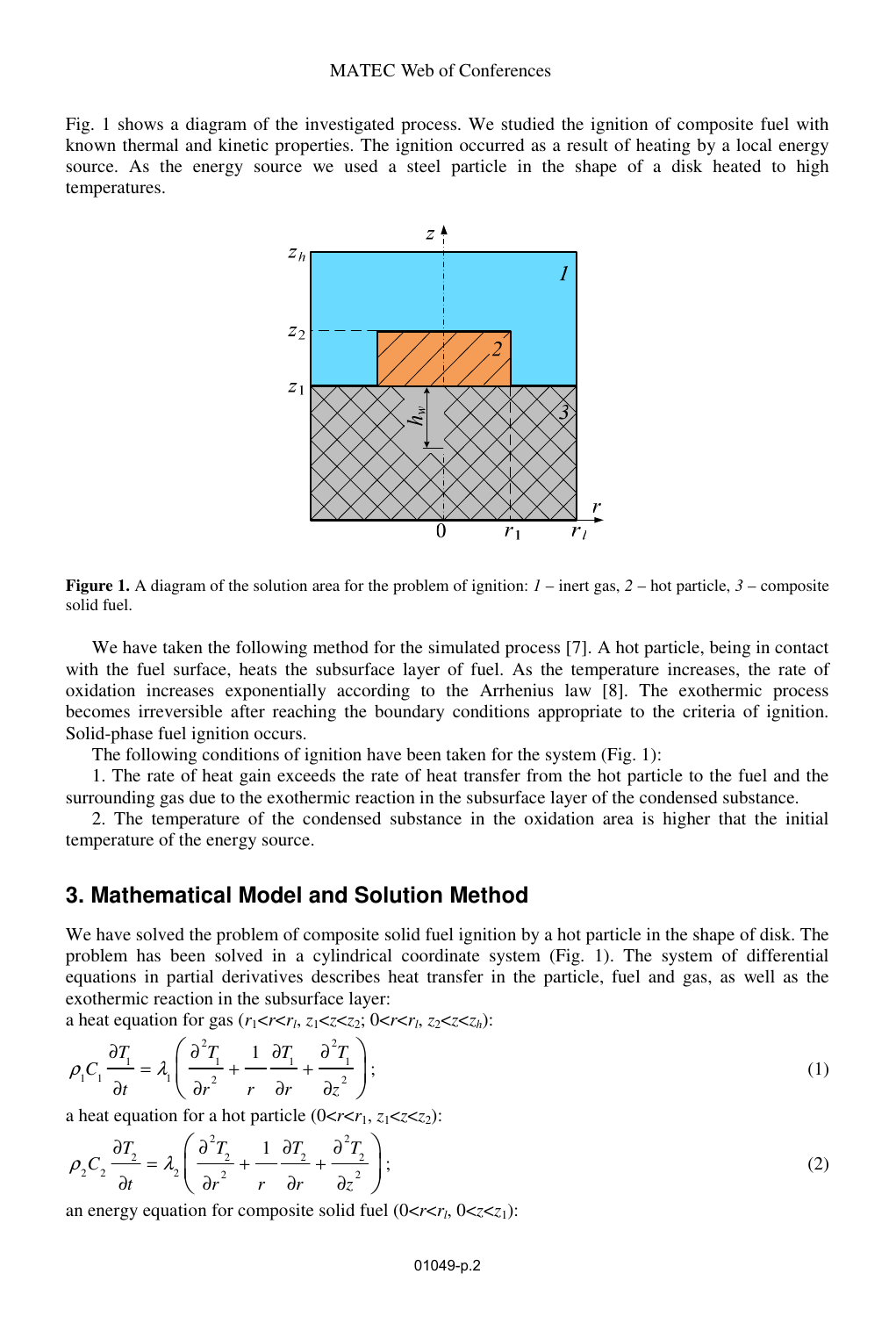#### TSOTR 2015

$$
\rho_3 C_3 \frac{\partial T_3}{\partial t} = \lambda_3 \left( \frac{\partial^2 T_3}{\partial r^2} + \frac{1}{r} \frac{\partial T_3}{\partial r} + \frac{\partial^2 T_3}{\partial z^2} \right) + Q_3 W_3; \tag{3}
$$

We calculated the mass rate of the exothermic reaction in the heated part of the subsurface layer according to the Arrhenius law [8]:

$$
W_3 = \rho_3 k_3^0 \exp\left(-\frac{E_3}{R_1 T_3}\right). \tag{4}
$$

Symbols:  $t$  – time, s;  $t_d$  – ignition delay time, s;  $r$ ,  $z$  – cylindrical system coordinates, m;  $r_l$ ,  $z_h$  – characteristic dimensions of the solution area, m;  $r_p$ ,  $z_p$  – heat source dimensions  $(r_p = r_1, z_p = z_2 - z_1)$ ;  $T =$ temperature, K;  $\lambda$  – thermal conductivity, W/(m·K);  $\rho$  – density, kg/m<sup>3</sup>; C – specific heat capacity,  $J/(kg·K)$ ;  $Q_3$  – thermal effect of the exothermic reaction in the heated part of the subsurface surface layer of fuel, J/kg;  $W_3$  – mass velocity of the exothermic reaction,  $kg/(m^3 \cdot s)$ ;  $k_3^0$  – pre-exponential factor, s<sup>-1</sup>;  $E_3$  – activation energy, J/mol;  $R_t$  – universal gas constant, J/(mol·K); indexes "1", "2", "3" correspond to gas, a hot particle, fuel.

Initial conditions (*t*=0):

$$
T=T_0, 0 < r < r_i, 0 < z < z_i; \ r_1 < r < r_i, \ z_1 < z < z_2; 0 < r < r_i, \ z_2 < z < z_h. \tag{5}
$$

$$
T=T_g, 0 < r < r_1, z_1 < z < z_2. \tag{6}
$$

Boundary conditions  $(0 < t < t_d)$ :

$$
z=0, 0\n(7)
$$

$$
z=z_1, 0
$$

$$
z=z_1, r_1 < r < r_i;
$$
\n
$$
\lambda_3 \frac{\partial T_3}{\partial z} = \lambda_1 \frac{\partial T_1}{\partial z}, T_3 = T_1;
$$
\n(9)

$$
z=z_2, 0 < r < r_1:
$$
\n
$$
\lambda_2 \frac{\partial T_2}{\partial z} = \lambda_1 \frac{\partial T_1}{\partial z}, T_2 = T_1;
$$
\n(10)

$$
z=z_h, 0
$$

$$
r=0, r=r_1, 0
$$
\frac{\partial T_3}{\partial r}=0;
$$
 (12)
$$

$$
r=0, z_1 < z < z_2:
$$
\n
$$
\frac{\partial T_2}{\partial r} = 0;
$$
\n(13)

$$
r=0, z_2 < z < z_h.
$$
\n
$$
\frac{\partial T_1}{\partial r} = 0;
$$
\n(14)

$$
r=r_1, z_1 < z < z_2:
$$
\n
$$
\lambda_2 \frac{\partial T_2}{\partial r} = \lambda_1 \frac{\partial T_1}{\partial r}, T_2 = T_1;
$$
\n(15)

$$
r=r_l, z_1\n(16)
$$

The system of differential equations  $(1) - (3)$  with the corresponding initial  $(5) - (6)$  and boundary  $(7)$  –  $(16)$  conditions has been solved by the finite difference method. The difference analogues of differential equations have been solved by a local one-dimensional method. The system of onedimensional difference equations has been solved by an iterative method and a sweep method at each iteration, when using a four-point implicit difference scheme.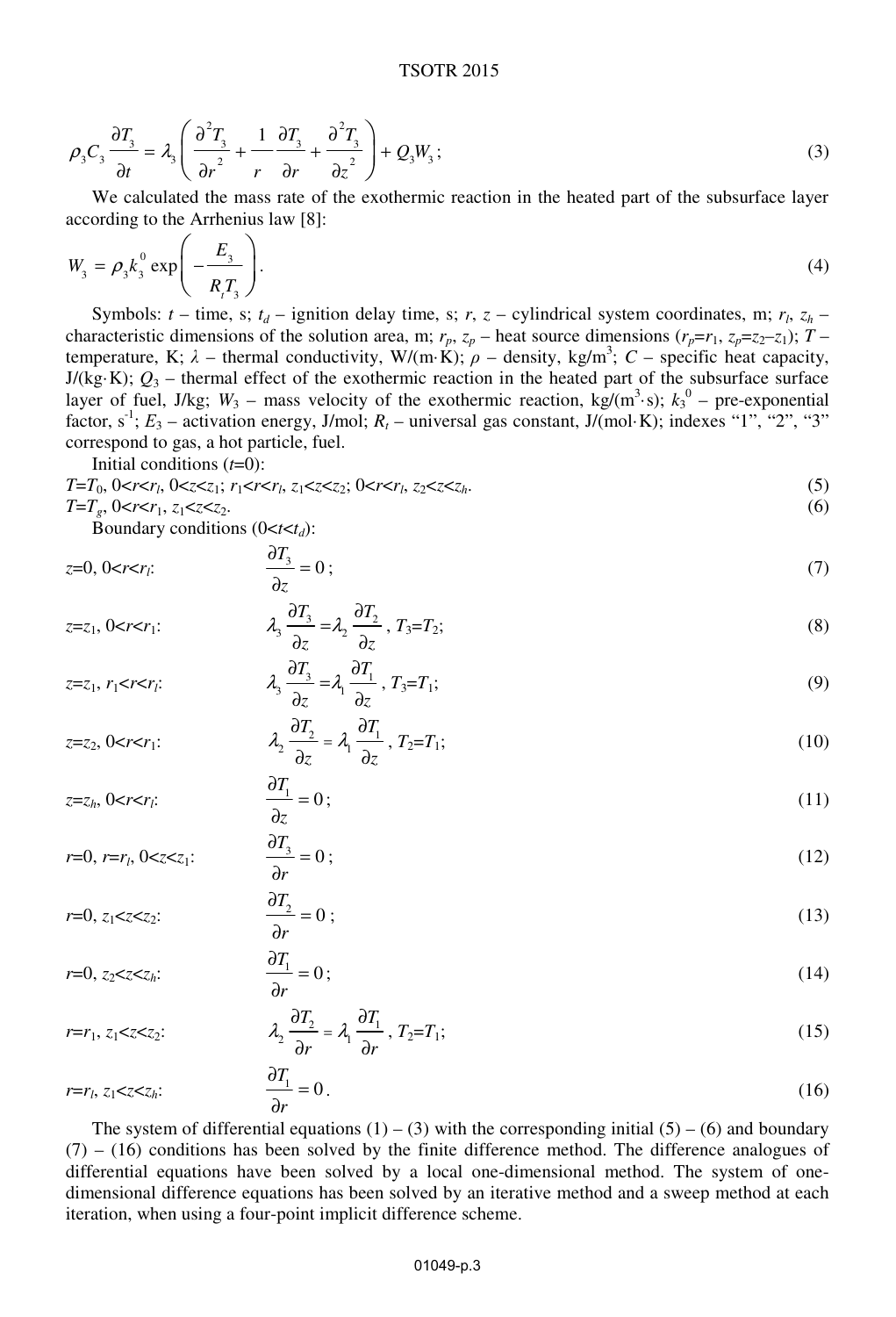## **4. Results and Discussion**

Numerical studies have been performed for the following parameter values: the initial temperature of fuel and gas  $T_0$ =293 K, a hot particle  $T_p$ =700–1500 K; the dimensions of a particle  $r_p$ =1–8 mm ( $r_p$ = $r_1$ ),  $z_p$ =2 mm ( $z_p$ = $z_2$ - $z_1$ ); the dimensions of the solution area  $r_l$ =20 mm,  $z_h$ =20 mm.

The thermophysical characteristics of substances (Fig. 1):

 $\lambda_1 = 0.026$  W/(m·K);  $\rho_1 = 1.161$  kg/m<sup>3</sup>;  $C_1 = 1190$  J/(kg·K);

 $\lambda_2$ =49 W/(m·K);  $\rho_2$ =7831 kg/m<sup>3</sup>; C<sub>2</sub>=470 J/(kg·K);

 $\lambda_3 = 0.418 \text{ W/(m} \cdot \text{K)}$ ;  $\rho_3 = 1750 \text{ kg/m}^3$ ;  $C_3 = 1260 \text{ J/(kg} \cdot \text{K)}$ .

The kinetic parameters of fuel ignition  $E_3 = 50 \cdot 10^3$  J/mol,  $Q_3 k_3^0 = 0.88 \cdot 10^9$  J/(kg·s) have been determined from experimental relation  $t_d = f(T_p)$  [6].



**Figure 2.** The dependence of the heating depth of the fuel subsurface layer at the time of fuel ignition from the initial temperature of a heat source when  $r_p = 3$  mm.



**Figure 3.** The dependence of the depth of fuel surface layer heating at the time of ignition from the characteristic size of an heat source at  $T_p$ =900 K.

Numerical investigations established the dependencies of the depth of the heated fuel subsurface layer from the initial temperature (Fig. 2) and the characteristic size (Fig. 3) of an energy source at the time of ignition. When the heat content of a local energy source increases (due to the initial temperature and size), the depth of the area of the inert heating  $(h_w)$  of the fuel subsurface layer decreases. The integral characteristics of the process, such as  $t_d$  and  $h_w$ , change considerably less at  $T_p$ =1200–1500 K and  $r_p$ =4–8 mm, than at relatively low values  $T_p$  and  $r_p$ . The minimum value  $h_w$ =0.52 mm, obtained by numerical simulation, at the time of sustainable ignition (when  $T_p$ =1500 K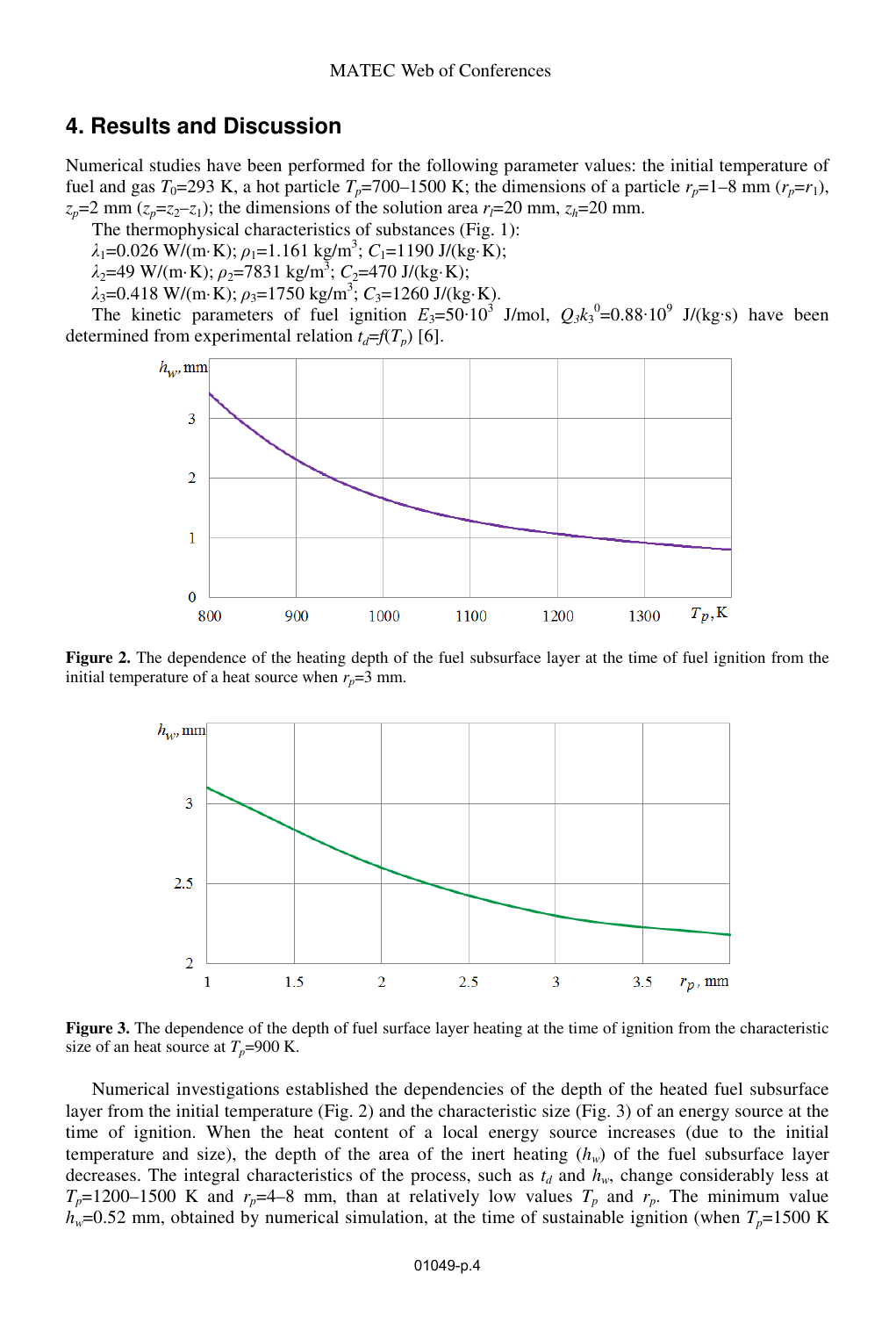#### TSOTR 2015

and  $r_p=8$  mm), significantly exceeds the theoretical value [9] of depth of the fuel heated layer at its stationary combustion. Established rations  $h_w = f(T_p)$  and  $h_w = f(r_p)$  can be explained by the following statement. When the heat content of a single particle increases, heat flux (*q*) from the energy source to the fuel increases as well. Thereby, the temperature growth in the thin subsurface layer accelerates.

Fig. 4 shows the area of the sustainable ignition of composite fuel by the source with limited energy consumption in the coordinates "a heat flow amplitude – ignition delay time". The boundaries of the area are the limits of analyzed characteristic dimensions of a hot particle: upper right  $- r_{p} = 1$ mm, bottom left –  $r_p$ =8mm.



**Figure 4.** The area of the stability of composite fuel ignition by a single hot particle (highlighted in color).

This section has reviewed the stable ignition in the system "a particle – fuel – gas" at conductive heat transfer from the power source to the condensed phase. It has been found out, that such ignition occurs when the value of heat flow exceeds the minimum limit value, equal to  $q=30 \text{ kW/m}^2$ . At relatively high values of *q*, the change of heat content of a hot particle has less effect on ignition delay time.

### **5. Conclusions**

The developed mathematical model of solid-phase composite fuel ignition proved the following statements:

1. The limit value of the heat flux  $q=30 \text{ kW/m}^2$  is minimum at the conductive heat transfer from the power source to the condensed phase. When exceeding this limit, stable ignition occurs in the system "a particle – fuel – gas".

2. The minimum value of the depth  $(h_w=0.52 \text{ mm})$  of the heated subsurface layer at the time of sustainable fuel ignition, when the initial temperature and the characteristic size of a "hot" particle change in a quite wide range  $(T_p=700-1500 \text{ K}$  and  $r_p=1-8 \text{ mm}$ ), exceeds considerably the theoretically determined value [9] of the depth of the fuel heated layer during its stationary combustion.

*The study was financially supported by the grant of the President of the Russian Federation (project MK-2391.2014.8).* 

## **References**

- 1. J. Cain, M.Q. Brewster, Propell. Explos. Pyrot. **31**, 278 (2006).
- 2. D.O. Glushkov, G.V. Kuznetsov, P.A. Strizhak, Russ. J. Phys. Chem. B. **7**, 269 (2013).